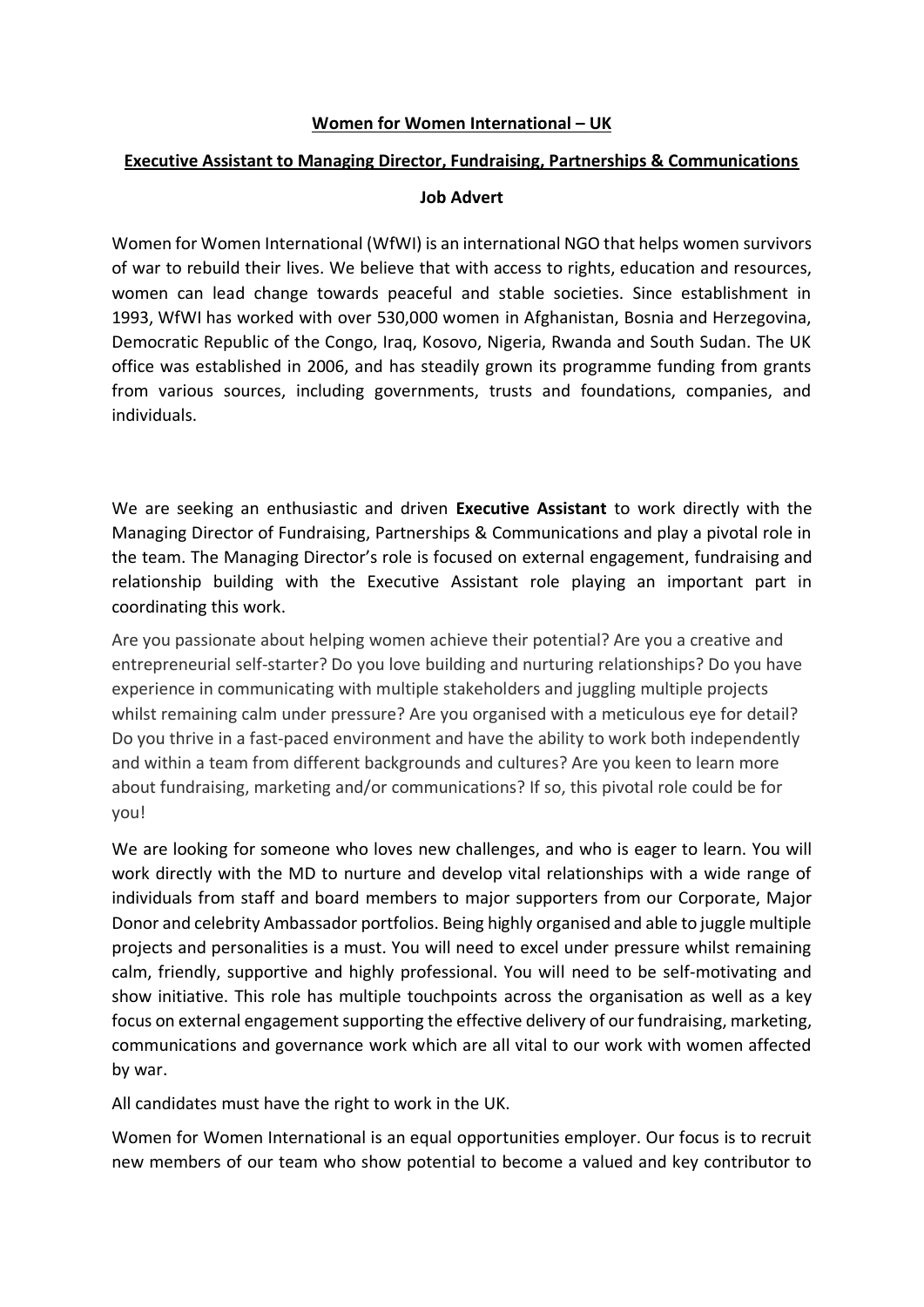our success. Feel free to include any experience or qualifications (personal and/or professional) you would like to share with us that demonstrates skills and your potential.

We recognise that people from historically excluded groups are less likely to apply for something if they don't see themselves in every single point in the person specification. If you are interested in applying but aren't sure that you have all of the skills and experience, please do still apply. We are open to learning on the job and supporting development of the successful candidate so that they are able to do the job to the best of their ability

The Executive Assistant to the Managing Director would be expected to work within the framework of Women for Women International's core values. Please refer to the Core Values and ways of working document, which can be seen [here.](https://www.womenforwomen.org.uk/sites/default/files/Files/Our%20values1_0.pdf)

| Reporting to:               | Managing Director, Fundraising, Partnerships & Communications                                                                                                                                                                                                                                                                                                                                                                                                       |
|-----------------------------|---------------------------------------------------------------------------------------------------------------------------------------------------------------------------------------------------------------------------------------------------------------------------------------------------------------------------------------------------------------------------------------------------------------------------------------------------------------------|
| Proposed Start date:        | As soon as possible                                                                                                                                                                                                                                                                                                                                                                                                                                                 |
| Location:                   | Primarily remote working with the option, and some expectation, of work<br>from the office based in Borough, London                                                                                                                                                                                                                                                                                                                                                 |
| <b>Working Pattern:</b>     | Full time, 35 hours per week                                                                                                                                                                                                                                                                                                                                                                                                                                        |
| Salary Level:               | £23,750 per annum                                                                                                                                                                                                                                                                                                                                                                                                                                                   |
| <b>Application Process:</b> | Applications by completed application form, and Diversity<br>Monitoring form to be sent to<br>ukrecruitment@womenforwomen.org . If you would like to<br>submit your application another way, please contact us.<br>If you would like to learn more about this vacancy, we are<br>$\bullet$<br>hosting a Q&A session on <b>Monday 27<sup>th</sup> June at 3pm.</b> If you<br>want to attend this session please email<br>ukrecruitment@womenforwomen.org to register |
| <b>Closing Date:</b>        | 17:00 Friday $1st$ July 2022                                                                                                                                                                                                                                                                                                                                                                                                                                        |
| Interviews:                 | 11 <sup>th</sup> and 12 <sup>th</sup> July 2022                                                                                                                                                                                                                                                                                                                                                                                                                     |

## **Person Specification**

| <b>Abilities</b>                                                                                                                                                                       | Required  |
|----------------------------------------------------------------------------------------------------------------------------------------------------------------------------------------|-----------|
| Able to work with senior level stakeholders and arranging important large meetings,<br>juggling diaries and appointments, providing administrative support, managing<br>correspondence | Essential |
| Extraordinary organisational skills and the ability to prioritise with attention to<br>detail and maintain accuracy under pressure                                                     | Essential |
| Able to work in a confidential environment and working sensitively                                                                                                                     | Essential |